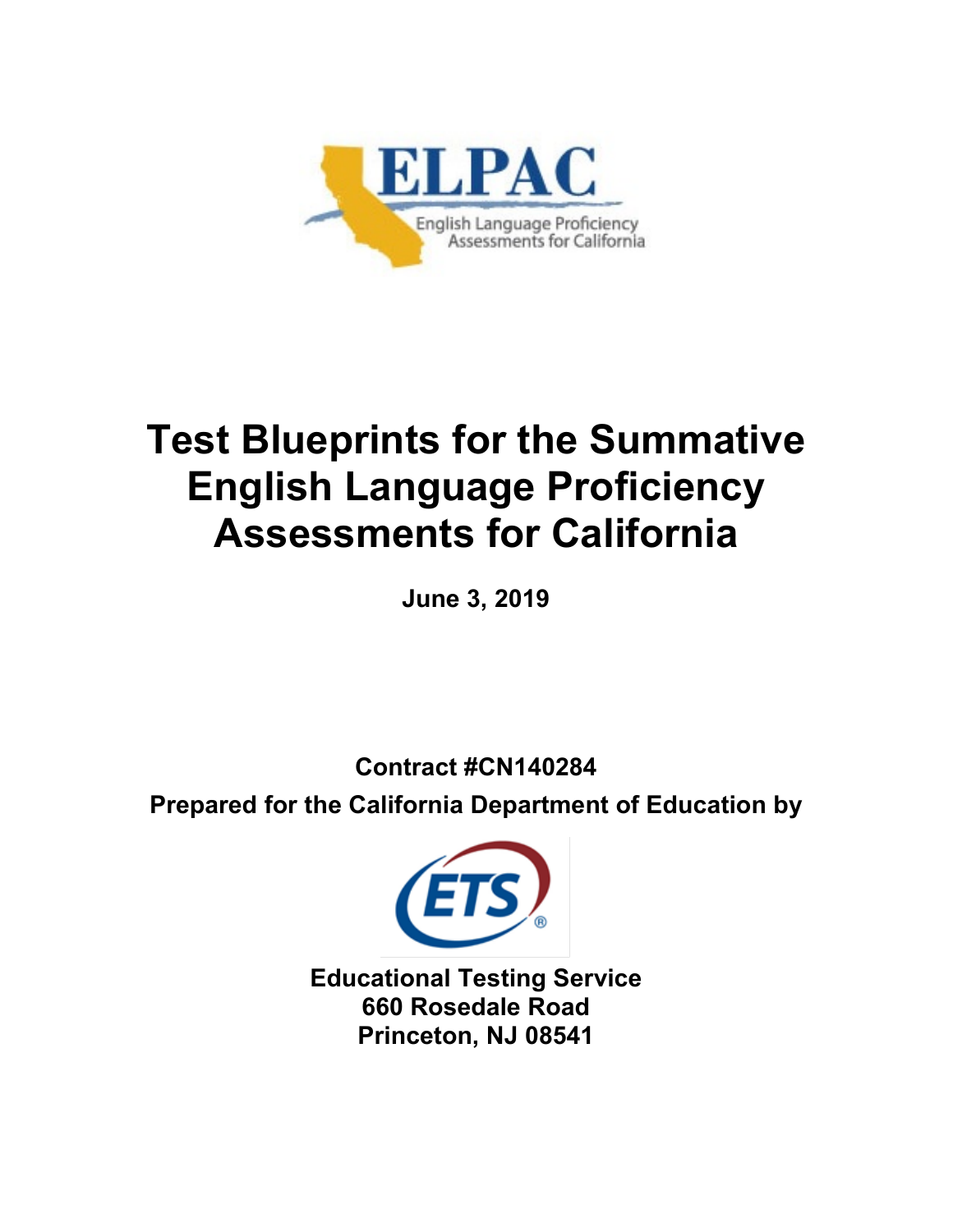### **Table of Contents**

| <b>Background and Overview</b> |  |
|--------------------------------|--|
|                                |  |

### **List of Tables**

| Table 1. Listening: Number of Items and Points by Task Type and Grade |  |
|-----------------------------------------------------------------------|--|
| Table 2. Speaking: Number of Items and Points by Task Type and Grade  |  |
| Table 3. Reading: Number of Items and Points by Task Type and Grade   |  |
| Table 4. Writing: Number of Items and Points by Task Type and Grade   |  |
| Table 5. Overview of Items and Points by Domain and Grade             |  |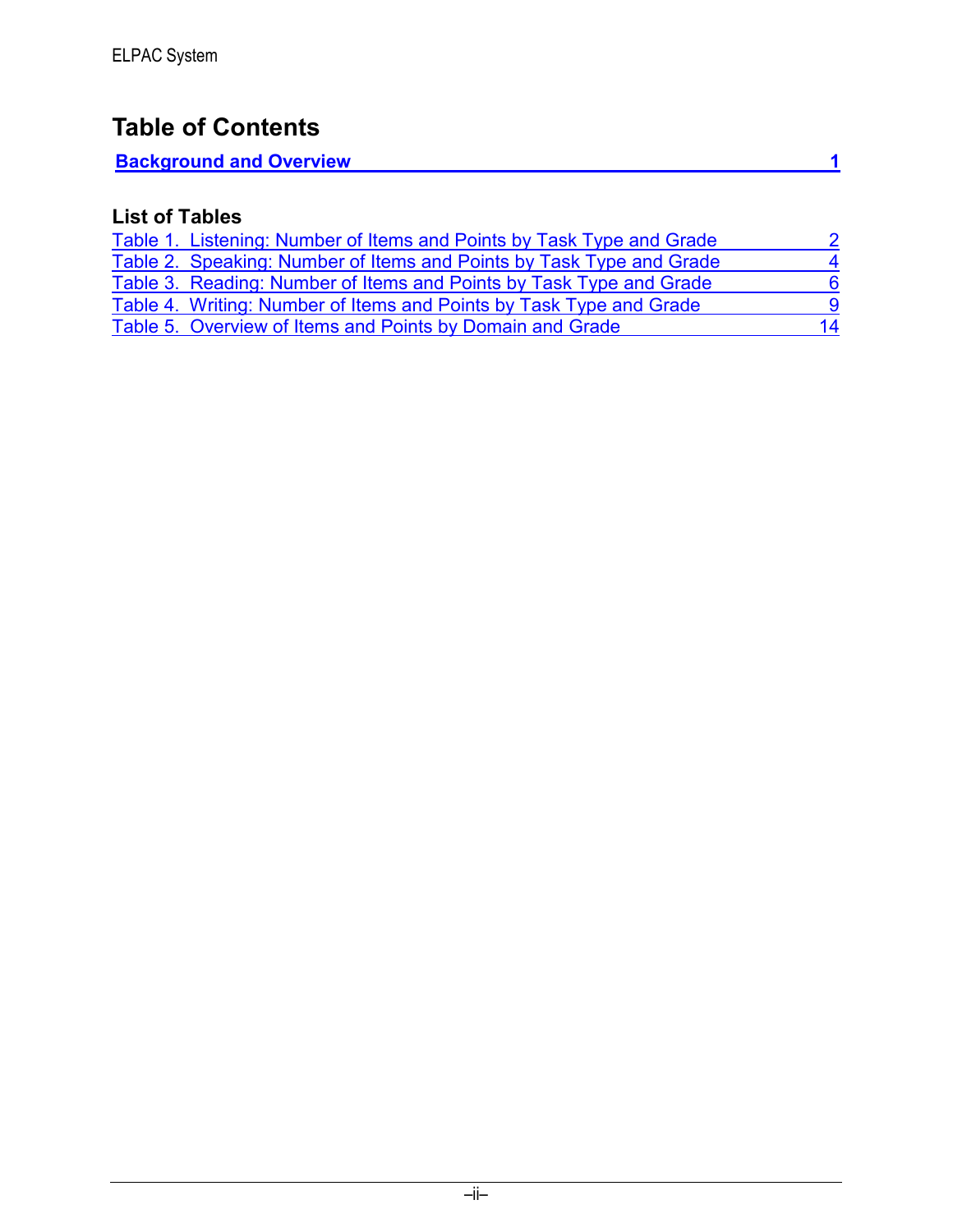

<span id="page-2-0"></span>The English Language Proficiency Assessments for California (ELPAC) is an English language development (ELD) test for students in kindergarten through grade twelve (K–12). The ELPAC must comply with California *Education Code (EC)* sections 60810 et seq. by which the Legislature required the State Superintendent of Public Instruction and the State Board of Education (SBE) to select or develop a test that assesses the ELD of students whose primary language is a language other than English. Beginning with the 2000–01 school year, the new law required the assessment of ELD to be done upon initial enrollment and annually thereafter until the local educational agency reclassified the student. State law required the state test of ELD to be aligned to the state-adopted ELD Standards (California *EC* Section 60810[c][7]). *EC* Section 60811 (as amended by Assembly Bill 899 in 2013) requires the 2012 California *English Language Development Standards, Kindergarten Through Grade 12* (2012 ELD Standards) to be linked with academic content standards for mathematics and science in order to meet state law and federal accountability requirements.

The ELPAC consists of two separate assessments: the Initial ELPAC for initial identification and the annual Summative ELPAC. The Summative ELPAC is administered to seven grades and grade spans: kindergarten, one, two, three through five, six through eight, nine and ten, and eleven and twelve. The ELPAC is aligned with the 2012 ELD Standards adopted by the SBE in November 2012. Items also correspond to the Common Core State Standards Mathematical Practices and the Science and Engineering Practices in the California Next Generation of Science Standards.

In November 2015, the SBE approved the Proposed Test Blueprints for the ELPAC. After that, the first pilot of ELPAC items and the stand-alone sample field test of the summative assessment were administered. Analysis of the pilot and the stand-alone sample field test results led to modifications of the ELPAC test blueprints. The names of some of the task types were changed, and some of the task types were removed from the test blueprints. In addition, the ELPAC test blueprints for the Initial ELPAC were separated from the test blueprints for the Summative ELPAC. The SBE approved the Summative ELPAC test blueprints in September 2017.

In November 2018, the SBE approved plans to transition the ELPAC from a paperbased assessment to a computer-based assessment (CBA). The transition to the ELPAC CBA involves a small-scale pilot in spring 2019 and a field test in fall 2019, leading up to the first operational administration in spring 2020. As part of the transition work, the Summative ELPAC test blueprints were reviewed to see where minor adjustments could be made to appropriately utilize CBA delivery and increase the amount of information collected at the upper range of English language proficiency, while continuing to ensure the assessment remains fair and valid for its intended purposes.

The adjustments to the test blueprints are shown in [Table 1](#page-3-0) through [Table 4.](#page-10-0) [Table 5](#page-15-0) provides an overview of items and points on the Summative ELPAC by domain and grade.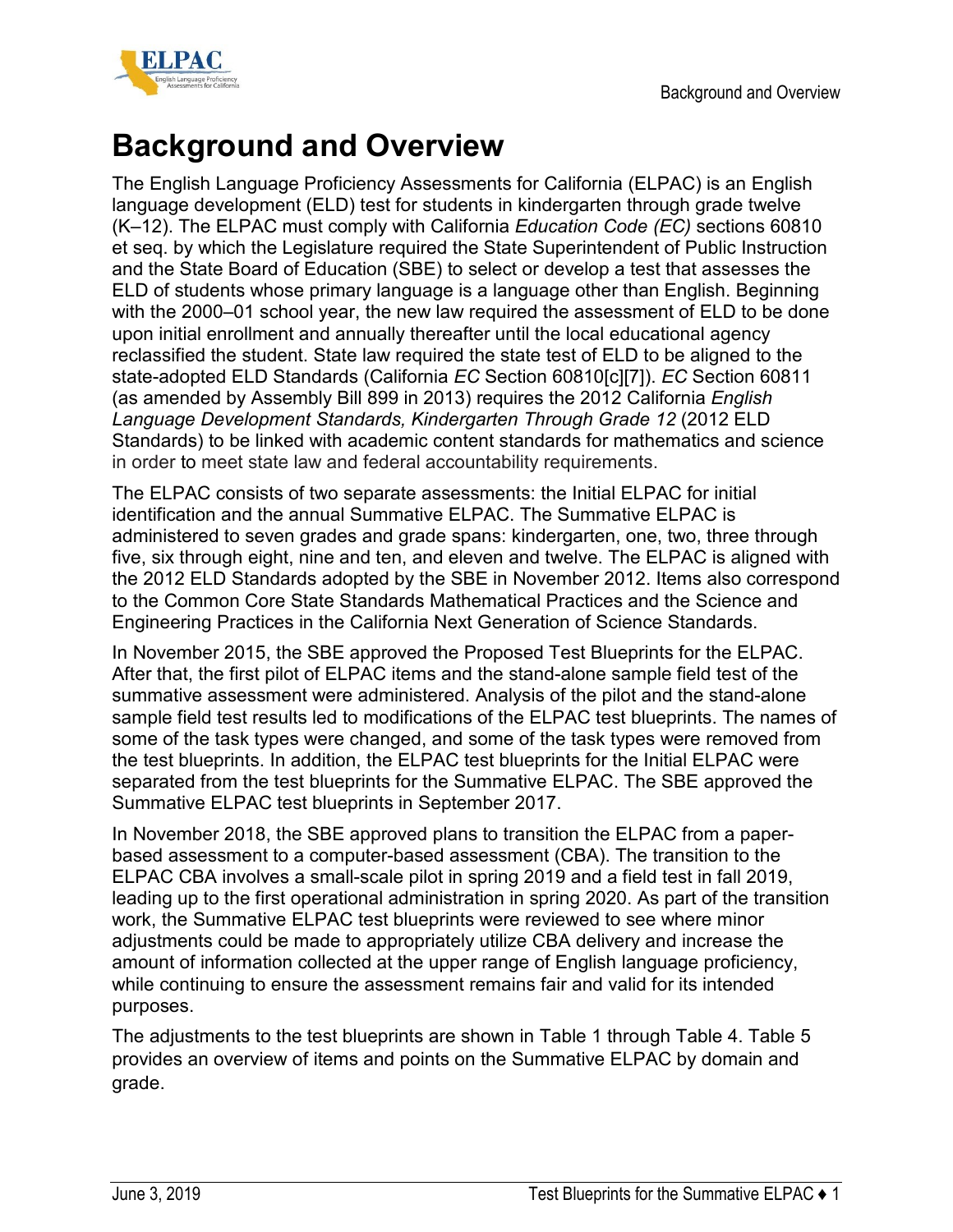

In the Aligned Primary ELD Standard(s) column in [Table 1,](#page-3-1) multiple primary standards are listed for those task types with items that align with different standards. These vary by grade. Additional secondary standards may apply to select stem types.

<span id="page-3-1"></span><span id="page-3-0"></span>

| Listening Task<br>Type                   | $\blacksquare$<br>Standard(s)<br>ш<br>Aligned<br>Primary | <b>Discrete/Set</b><br>Value<br>Point           | <b>Items</b><br>Χ | Points<br>X | <b>Items</b><br>$\overline{\phantom{0}}$<br>Grade | oints<br>$\Omega$<br>$\overline{\phantom{0}}$<br>$\boldsymbol{\omega}$<br>Grad | <b>Items</b><br>$\mathbf{\Omega}$<br>Grade | <b>Points</b><br>$\mathbf{\Omega}$<br>Grade | ယူ<br>က်<br><b>SI</b><br>Grades<br><b>Items</b> | ယူ<br>က်<br>Grades<br>Points | ထု<br>$\mathbf c$<br>Grades<br><b>Items</b> | $\infty$<br>ശ<br><b>Points</b><br>Grade | $\overline{\mathbf{C}}$<br>ග<br><b>S</b><br>Grades<br><b>Items</b> | $\bullet$<br>$\overline{\phantom{0}}$<br>၈<br>Grades<br>Points | $\mathbf{\Omega}$<br>$\overline{\phantom{0}}$<br>᠇<br>U)<br>Grades<br><b>Items</b> | $\mathbf{\Omega}$<br>$\overline{\phantom{0}}$<br>$\blacktriangledown$<br>$\overline{\phantom{0}}$<br>Grades<br><b>Points</b> |
|------------------------------------------|----------------------------------------------------------|-------------------------------------------------|-------------------|-------------|---------------------------------------------------|--------------------------------------------------------------------------------|--------------------------------------------|---------------------------------------------|-------------------------------------------------|------------------------------|---------------------------------------------|-----------------------------------------|--------------------------------------------------------------------|----------------------------------------------------------------|------------------------------------------------------------------------------------|------------------------------------------------------------------------------------------------------------------------------|
| Listen to a<br>Short<br>Exchange         | Part<br>(P)I.A.1,<br>PI.B.5,<br><b>PII.A.2</b>           | Discrete,<br>1 point                            | 5                 | 5           | 2                                                 | $\overline{2}$                                                                 | $\overline{2}$                             | 2                                           | 3                                               | 3                            | 3                                           | 3                                       | 3                                                                  | 3                                                              | 3                                                                                  | 3                                                                                                                            |
| Listen to a<br>Classroom<br>Conversation | PI.A.1,<br>PI.A.3,<br><b>PI.B.5</b>                      | Set of 2-3<br>items, $2-3$<br>points per<br>set | $\mathbf 0$       | 0           | 2                                                 | 2                                                                              | $\overline{2}$                             | 2                                           | 3                                               | 3                            | 3                                           | 3                                       | 3                                                                  | 3                                                              | 3                                                                                  | 3                                                                                                                            |
| Listen to a<br>Story                     | PI.B.5,<br><b>PII.A.1</b>                                | Set of 3<br>items,<br>3 points per<br>set       | 9                 | 9           | 9                                                 | 9                                                                              | 9                                          | 9                                           | 6                                               | 6                            | $\overline{0}$                              | $\overline{0}$                          | $\mathbf 0$                                                        | 0                                                              | $\overline{0}$                                                                     | $\mathbf{0}$                                                                                                                 |

#### **Table 1. Listening: Number of Items and Points by Task Type and Grade**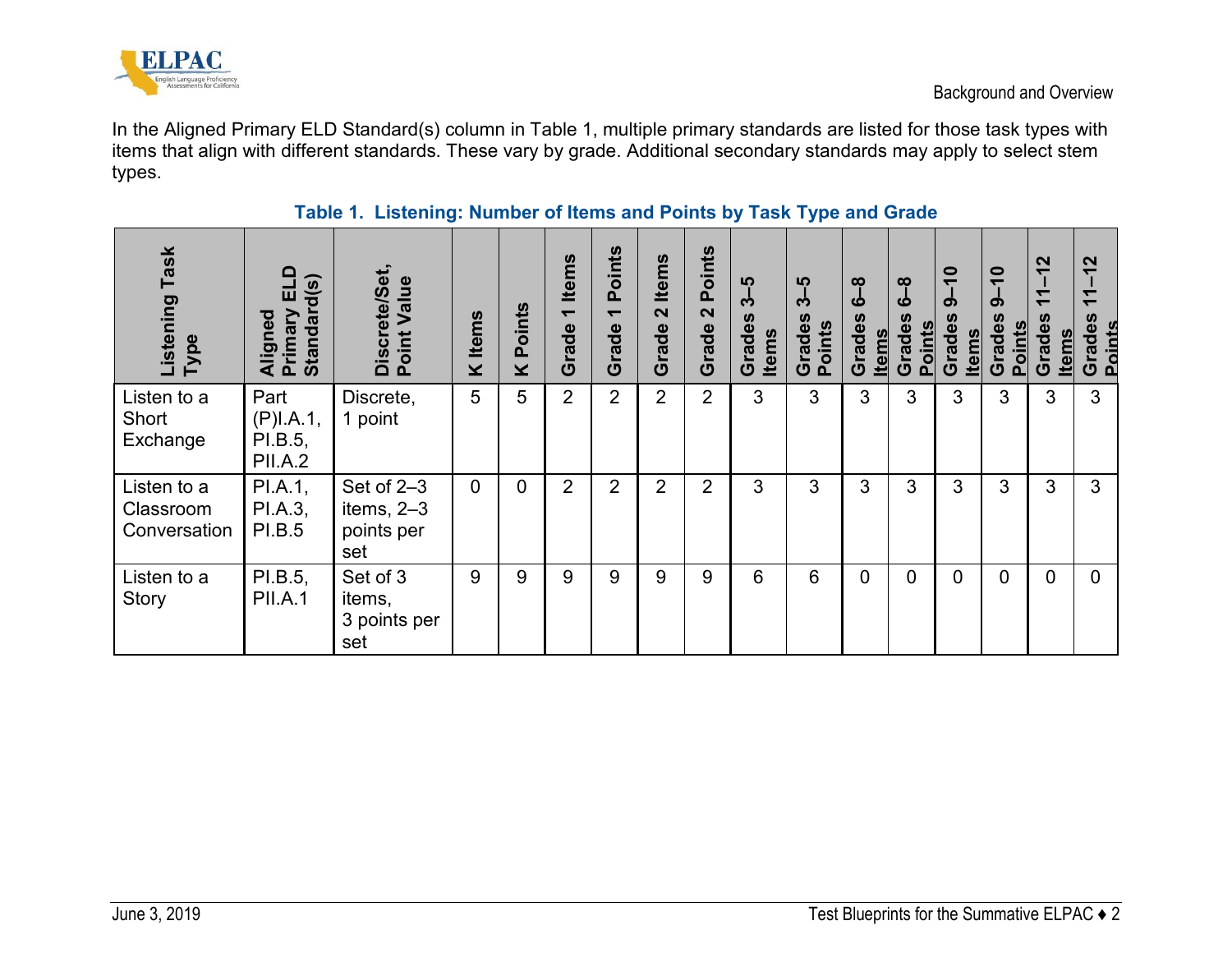

| <b>Listening Task</b><br>Type                   | Primary ELD<br>Standard(s)<br>Aligned                                                    | Discrete/Set,<br>Point Value                  | <b>K</b> Items  | <b>K</b> Points | Grade 1 Items | Points<br>$\overline{\phantom{0}}$<br>Grade <sup>-</sup> | Grade 2 Items  | Grade 2 Points | $3 - 5$<br>Grades<br><b>Items</b> | 3-5<br>Grades<br>Points | $\frac{8}{6}$<br>Grades<br><b>Items</b> | $\frac{8}{6}$<br>Grades<br><b>Points</b> | $9 - 10$<br>Grades<br><b>Items</b> | $9 - 10$<br>Grades<br><b>Points</b> | $11 - 12$<br>Grades<br><b>Items</b> | $11 - 12$<br>Grades<br><b>Points</b> |
|-------------------------------------------------|------------------------------------------------------------------------------------------|-----------------------------------------------|-----------------|-----------------|---------------|----------------------------------------------------------|----------------|----------------|-----------------------------------|-------------------------|-----------------------------------------|------------------------------------------|------------------------------------|-------------------------------------|-------------------------------------|--------------------------------------|
| Listen to an<br>Oral<br>Presentation            | Grades<br>$K-12$<br>PI.B.5<br>Grades<br>$6 - 12$<br>PI.B.7,<br>PI.B.8,<br><b>PII.A.1</b> | Set of 3-4<br>items, 3-4<br>points per<br>set | $6\overline{6}$ | $6\phantom{a}$  | 9             | 9                                                        | $\overline{9}$ | $\overline{9}$ | 10                                | 10                      | 8                                       | 8                                        | 8                                  | $\delta$                            | 8                                   | 8                                    |
| Listen to a<br>Speaker<br>Support an<br>Opinion | PI.A.3,<br>PI.B.5,<br>PI.B.7,<br>PI.B.8,<br><b>PII.A.1</b>                               | Set of 4<br>items,<br>4 points per<br>set     | $\overline{0}$  | $\overline{0}$  | $\mathbf{0}$  | $\overline{0}$                                           | $\overline{0}$ | $\overline{0}$ | $\overline{0}$                    | $\overline{0}$          | 8                                       | 8                                        | 8                                  | 8                                   | 8                                   | 8                                    |
| <b>NA</b>                                       | <b>NA</b>                                                                                | <b>Totals</b>                                 | 20              | 20              | 22            | 22                                                       | 22             | 22             | 22                                | 22                      | 22                                      | 22                                       | 22                                 | 22                                  | 22                                  | 22                                   |
|                                                 |                                                                                          |                                               |                 |                 |               |                                                          |                |                |                                   |                         |                                         |                                          |                                    |                                     |                                     |                                      |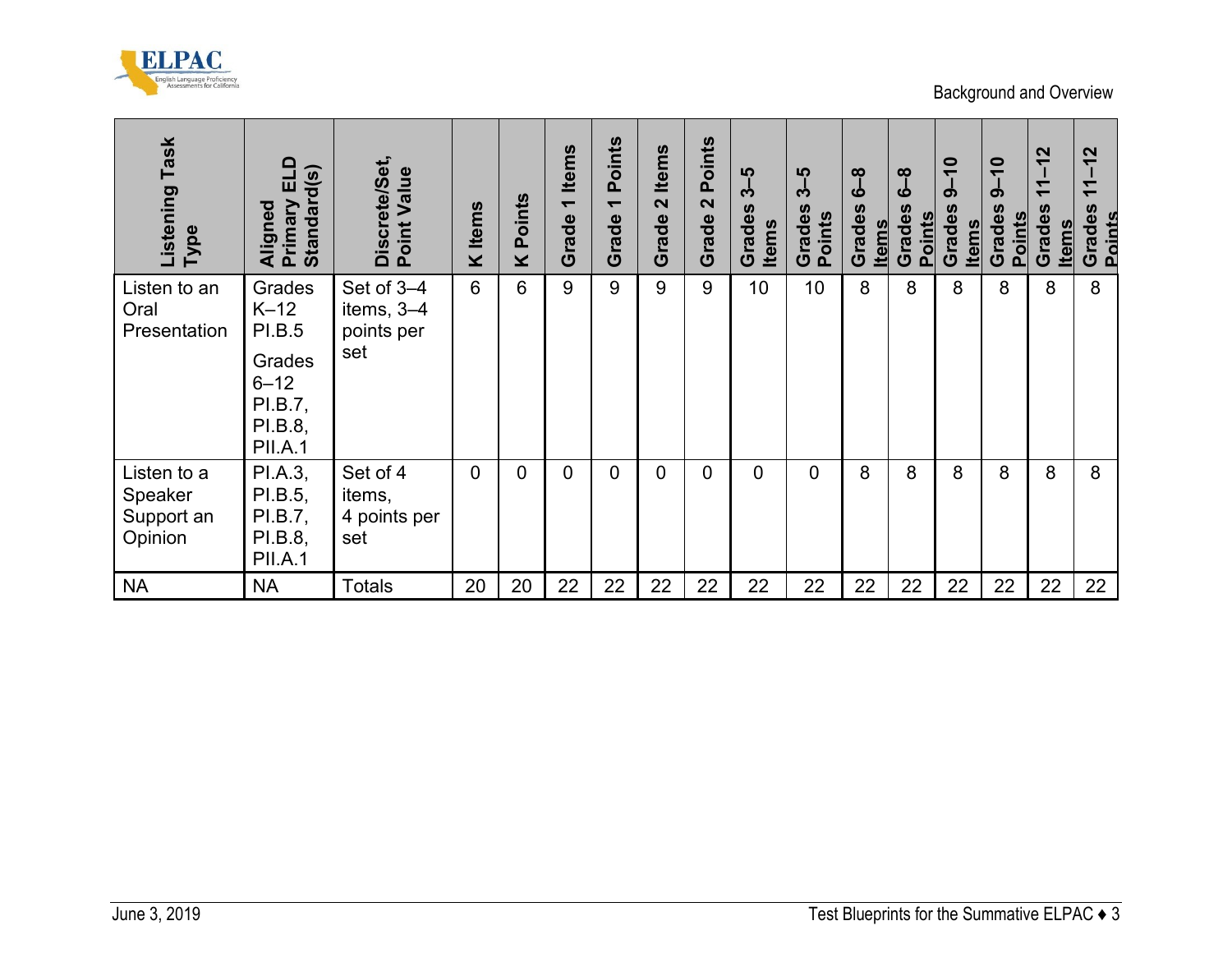

In the Aligned Primary ELD Standard(s) column in [Table 2,](#page-5-1) multiple primary standards are listed for those task types with items that align with different standards. These vary by grade.

In the Aligned Secondary ELD Standard(s) column, secondary standards vary based on the stem types. These secondary standards are used in service of the PI Standards and are implicitly accounted for in the constructed-response rubrics.

<span id="page-5-1"></span><span id="page-5-0"></span>

| Speaking Task Type         | Standard(s)<br>Primary<br>Aligned<br>ELD Star                            | Secondary<br>ndard(s)<br>Stal<br>Aligned<br>ΞŪ     | Discrete/Set, Point<br>Value                                                   | <b>Items</b><br>× | Points<br>X    | <b>Items</b><br>$\overline{\phantom{0}}$<br>Grade | <b>Points</b><br>$\overline{\phantom{0}}$<br>Grade | <b>Items</b><br>$\mathbf{\Omega}$<br>Grade | <b>Points</b><br>$\mathbf{N}$<br>Grade | <b>Items</b><br>$3 - 5$<br>Grades | Points<br>ယူ<br>က်<br>Grades | <b>Items</b><br>ထ္<br>لٰہ<br>Grades | Points<br>ထု<br>لٰی<br>Grades | $9-10$ Items<br>Grades | Points<br>$\bullet$<br>$\boldsymbol{\sigma}$<br>Grades | <b>Items</b><br>$1 - 12$<br>$\bar{\phantom{a}}$<br>Grades | Points<br>$11 - 12$<br>Grades |
|----------------------------|--------------------------------------------------------------------------|----------------------------------------------------|--------------------------------------------------------------------------------|-------------------|----------------|---------------------------------------------------|----------------------------------------------------|--------------------------------------------|----------------------------------------|-----------------------------------|------------------------------|-------------------------------------|-------------------------------|------------------------|--------------------------------------------------------|-----------------------------------------------------------|-------------------------------|
| Talk About a<br>Scene      | Part<br>(P)I.A.1                                                         | PII.B.3,<br>PII.B.4,<br><b>PII.B.5</b>             | Set of 4<br>items,<br>6 points<br>per set                                      | $\overline{4}$    | $6\phantom{a}$ | $\overline{4}$                                    | $6\phantom{1}$                                     | $\overline{4}$                             | 6                                      | 4                                 | 6                            | $\overline{4}$                      | $6\phantom{1}$                | $\overline{4}$         | 6                                                      | 4                                                         | $6\phantom{1}$                |
| Speech<br><b>Functions</b> | <b>PI.A.4</b>                                                            | PII.B.3,<br>PII.B.4,<br><b>PII.B.5</b>             | Discrete,<br>2 points                                                          | $\Omega$          | $\overline{0}$ | $\overline{0}$                                    | $\overline{0}$                                     | 3                                          | 6                                      | 3                                 | 6                            | $\overline{2}$                      | $\overline{4}$                | 2                      | $\overline{4}$                                         | $\overline{2}$                                            | $\overline{4}$                |
| Support an<br>Opinion      | Grades<br>$K-5$<br><b>PI.C.11</b><br>Grades<br>$6 - 12$<br><b>PI.A.3</b> | PII.B.3,<br>PII.B.4,<br>PII.B.5,<br><b>PII.C.6</b> | Discrete,<br>Grades<br>$K-2$ :<br>2 points<br>Grades<br>$3 - 12$ :<br>3 points | $\overline{2}$    | 4              | $\overline{2}$                                    | 4                                                  | $\overline{2}$                             | $\overline{4}$                         | $\overline{2}$                    | 6                            | $\overline{2}$                      | $6\phantom{1}$                | $\overline{2}$         | 6                                                      | $\overline{2}$                                            | 6                             |

#### **Table 2. Speaking: Number of Items and Points by Task Type and Grade**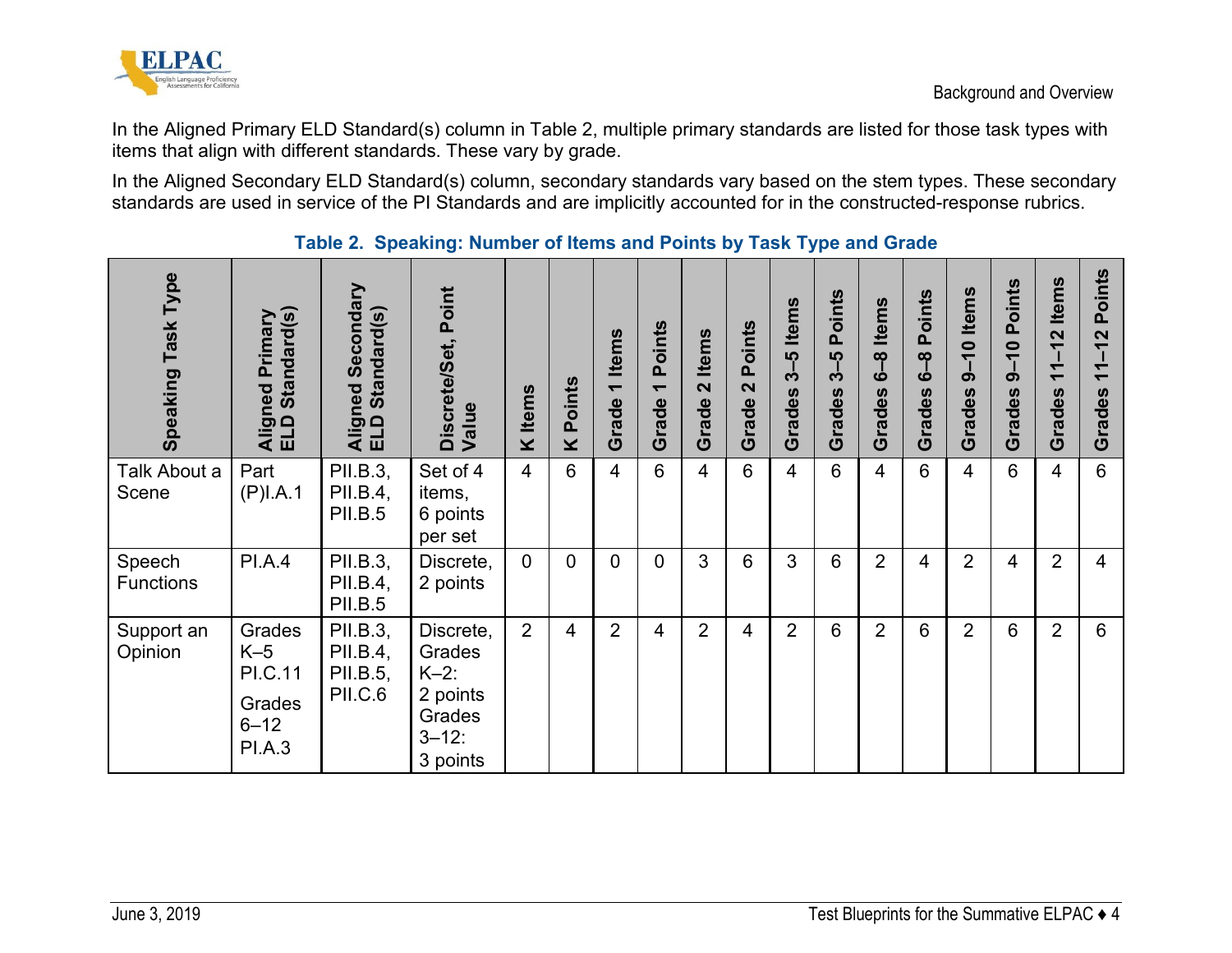

| Speaking Task Type                                                             | Standard(s)<br>Aligned Primary<br>ELD Standard(s) | Aligned Secondary<br>ELD Standard(s)                                                              | Discrete/Set, Point<br>Value              | <b>K</b> Items | Points<br>$\overline{\textbf{X}}$ | 1 Items<br>Grade <sup>-</sup> | Points<br>$\leftarrow$<br>Grade <sup>-</sup> | 2 Items<br>Grade | Points<br>$\mathbf{\Omega}$<br>Grade | Grades 3-5 Items | Points<br>$3-5$<br>Grades | 6-8 Items<br>Grades | Points<br><u>ဇ</u> ္<br>Grades | $9-10$ Items<br>Grades                            | Points<br>$9 - 10$<br>Grades | $11-12$ Items<br>Grades | Points<br>$11 - 12$<br>Grades |
|--------------------------------------------------------------------------------|---------------------------------------------------|---------------------------------------------------------------------------------------------------|-------------------------------------------|----------------|-----------------------------------|-------------------------------|----------------------------------------------|------------------|--------------------------------------|------------------|---------------------------|---------------------|--------------------------------|---------------------------------------------------|------------------------------|-------------------------|-------------------------------|
| Retell a<br>Narrative<br>(Speaking<br>with<br>Listening)                       | <b>PI.C.9</b>                                     | PI.B.5,<br>PI.C.12,<br>PII.A.1,<br>PII.A.2,<br>PII.B.3,<br>PII.B.4,<br>PII.B.5,<br><b>PII.C.6</b> | Discrete,<br>4 points                     | $\overline{2}$ | 8                                 | $\mathbf{1}$                  | $\overline{4}$                               | $\mathbf{1}$     | 4                                    | $\mathbf{1}$     | 4                         | $\mathbf{0}$        | $\Omega$                       | $\Omega$                                          | $\overline{0}$               | $\overline{0}$          | $\overline{0}$                |
| Present and<br><b>Discuss</b><br>Information<br>(Speaking<br>with<br>Reading)  | PI.C.9,<br><b>PI.A.3</b>                          | PI.B.6,<br>PII.A.2,<br>PII.B.3,<br>PII.B.4,<br>PII.B.5,<br><b>PII.C.6</b>                         | Set of 2<br>items,<br>6 points<br>per set | $\overline{0}$ | $\mathbf 0$                       | $\overline{0}$                | $\mathbf 0$                                  | 0                | $\overline{0}$                       | 0                | $\overline{0}$            | $\overline{2}$      | $6\phantom{a}$                 | $\overline{2}$                                    | 6                            | $\overline{2}$          | $6\phantom{a}$                |
| Summarize<br>an<br>Academic<br>Presentation<br>(Speaking<br>with<br>Listening) | <b>PI.C.9</b>                                     | PI.B.5,<br>PII.A.2,<br>PII.B.3,<br>PII.B.4,<br>PII.B.5,<br>PII.C.6,<br>PII.C.7                    | Discrete,<br>4 points                     | $\mathbf{1}$   | 4                                 | $\overline{2}$                | 8                                            | $\overline{2}$   | 8                                    | $\overline{2}$   | 8                         | $\overline{2}$      | 8                              | $\overline{2}$                                    | 8                            | $\overline{2}$          | 8                             |
| <b>NA</b><br>June 3, 2019                                                      | <b>NA</b>                                         | <b>NA</b>                                                                                         | <b>Totals</b>                             | $9$            | 22                                | 9                             | 22                                           | 12               | 28                                   | 12               | 30                        | 12                  | 30                             | 12<br>Test Blueprints for the Summative ELPAC ♦ 5 | 30                           | 12                      | 30                            |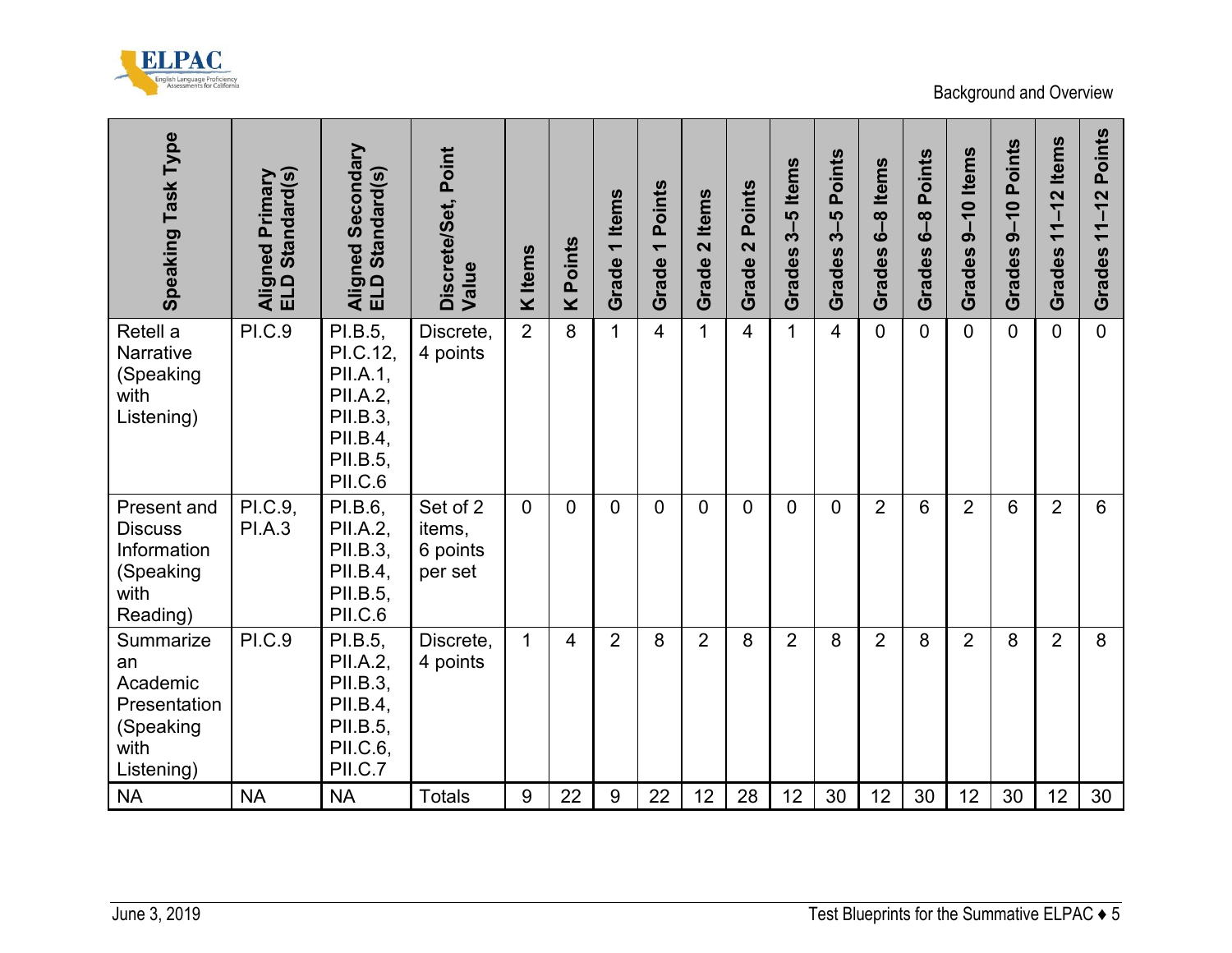

In the Aligned Primary ELD Standard(s) column in [Table 3,](#page-7-1) multiple primary standards are listed for those task types with items that align with different standards. These vary by grade. Additional secondary standards may apply to select stem types.

<span id="page-7-1"></span><span id="page-7-0"></span>

| Reading Task Type                       | Standard(s)<br>Aligned Primary<br>ELD Standard(s) | Discrete/Set, Point<br>Value              | K Items                 | Points<br>¥    | <b>Items</b><br>Grade | Points<br>$\overline{\phantom{0}}$<br>Grade | <b>Items</b><br>$\mathbf{\Omega}$<br>Grade | Points<br>$\mathbf{\Omega}$<br>Grade | <b>Items</b><br>$3 - 5$<br>Grades | Points<br>ပ္ပ္သာ<br>က်<br>Grades | <b>Items</b><br>$\frac{8}{6}$<br>Grades | Points<br>$\infty$<br>Ö<br>Grades | $9 - 10$ Items<br>Grades | <b>Points</b><br>$9 - 10$<br>Grades | <b>Items</b><br>$-12$<br>$\overline{\phantom{0}}$<br>$\overline{\phantom{0}}$<br>Grades | oints<br>$\Omega$<br>$\mathbf{\Omega}$<br>$\overline{\phantom{0}}$<br>Grades |
|-----------------------------------------|---------------------------------------------------|-------------------------------------------|-------------------------|----------------|-----------------------|---------------------------------------------|--------------------------------------------|--------------------------------------|-----------------------------------|----------------------------------|-----------------------------------------|-----------------------------------|--------------------------|-------------------------------------|-----------------------------------------------------------------------------------------|------------------------------------------------------------------------------|
| Read-Along<br>Word with<br>Scaffolding  | Part<br>$(P)$ III <sup>1</sup> ,<br><b>PI.B.6</b> | Set of 2<br>items,<br>3 points<br>per set | $\overline{\mathbf{4}}$ | 6              | 0                     | $\overline{0}$                              | $\Omega$                                   | $\mathbf 0$                          | $\mathbf 0$                       | $\overline{0}$                   | 0                                       | $\overline{0}$                    | $\overline{0}$           | $\overline{0}$                      | $\overline{0}$                                                                          | $\Omega$                                                                     |
| Read-Along<br>Story with<br>Scaffolding | $PIII1$ ,<br><b>PI.B.6</b>                        | Set of 4<br>items,<br>5 points<br>per set | 4                       | 5              | 0                     | $\overline{0}$                              | 0                                          | $\overline{0}$                       | 0                                 | $\mathbf{0}$                     | 0                                       | $\Omega$                          | $\overline{0}$           | 0                                   | $\overline{0}$                                                                          | $\mathbf{0}$                                                                 |
| Read-Along<br>Information               | <b>PI.B.6</b>                                     | Set of 3<br>items,<br>3 points<br>per set | 6                       | $6\phantom{1}$ | $\overline{0}$        | $\overline{0}$                              | $\Omega$                                   | $\overline{0}$                       | 0                                 | 0                                | $\overline{0}$                          | $\overline{0}$                    | $\overline{0}$           | $\overline{0}$                      | 0                                                                                       | $\overline{0}$                                                               |
| Read and<br>Choose a<br>Word            | <b>PI.B.6</b>                                     | Discrete,<br>1 point                      | $\overline{0}$          | $\overline{0}$ | $\overline{2}$        | $\overline{2}$                              | 0                                          | $\overline{0}$                       | $\overline{0}$                    | $\mathbf 0$                      | $\overline{0}$                          | $\overline{0}$                    | $\overline{0}$           | $\overline{0}$                      | $\overline{0}$                                                                          | $\overline{0}$                                                               |

#### <span id="page-7-3"></span><span id="page-7-2"></span>**Table 3. Reading: Number of Items and Points by Task Type and Grade**

 $\overline{a}$  $1$  PIII foundational literacy skills may not be expressly considered standards.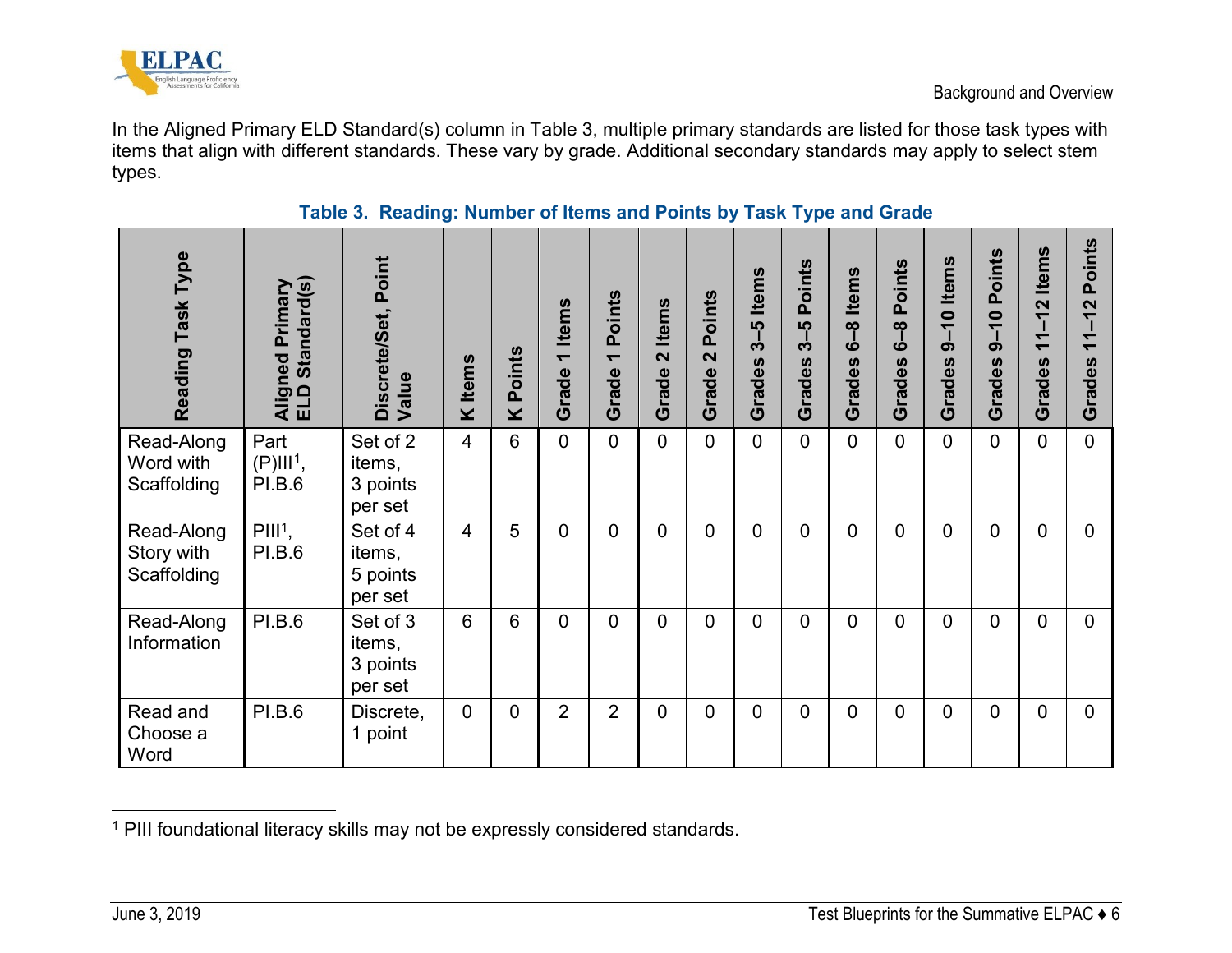

| Reading Task Type<br>Read and               | Standard(s)<br>Aligned Primary<br>ELD Standard(s)<br><b>PI.B.6</b>                                     | Discrete/Set, Point<br>Value<br>Discrete,                                                                | <b>K</b> Items<br>$\mathbf 0$ | Points<br>×<br>$\overline{0}$ | <b>Items</b><br>$\overline{\phantom{0}}$<br>Grade<br>$\overline{4}$ | Points<br>$\overline{\phantom{0}}$<br>Grade<br>$\overline{4}$ | <b>Items</b><br>$\overline{\mathbf{N}}$<br>Grade<br>$\overline{4}$ | Points<br>$\overline{\mathbf{N}}$<br>Grade<br>$\overline{4}$ | $3-5$ Items<br>Grades<br>$\overline{2}$ | Points<br>$3-5$<br>Grades<br>$\overline{2}$ | <b>Items</b><br>ထု<br>မ<br>Grades<br>$\overline{0}$ | Points<br>$\frac{8}{6}$<br>Grades<br>$\overline{0}$ | $9-10$ Items<br>Grades<br>$\overline{0}$ | Points<br>$9 - 10$<br>Grades<br>$\overline{0}$ | $11 - 12$ Items<br>Grades<br>$\mathbf 0$ | <b>Points</b><br>$11 - 12$<br>Grades<br>$\overline{0}$ |
|---------------------------------------------|--------------------------------------------------------------------------------------------------------|----------------------------------------------------------------------------------------------------------|-------------------------------|-------------------------------|---------------------------------------------------------------------|---------------------------------------------------------------|--------------------------------------------------------------------|--------------------------------------------------------------|-----------------------------------------|---------------------------------------------|-----------------------------------------------------|-----------------------------------------------------|------------------------------------------|------------------------------------------------|------------------------------------------|--------------------------------------------------------|
| Choose a<br>Sentence                        |                                                                                                        | 1 point                                                                                                  |                               |                               |                                                                     |                                                               |                                                                    |                                                              |                                         |                                             |                                                     |                                                     |                                          |                                                |                                          |                                                        |
| Read a<br>Short<br>Informational<br>Passage | Grades<br>$1 - 12$<br><b>PI.B.6</b><br>Grades<br>$3 - 12$<br>PI.B.7,<br>PI.B.8,<br>PII.A.1,<br>PII.A.2 | Set of 2-<br>3 items,<br>1 point<br>per item                                                             | $\overline{0}$                | $\overline{0}$                | $6\phantom{1}$                                                      | $6\phantom{1}$                                                | $6\phantom{a}$                                                     | $6\phantom{1}$                                               | 6                                       | 6                                           | 6                                                   | 6                                                   | $6\phantom{1}$                           | 6                                              | $6\phantom{1}$                           | $6\phantom{1}$                                         |
| Read a<br>Student<br>Essay                  | PI.B.6,<br>PI.B.7,<br>PI.B.8,<br>PII.A.1,<br><b>PII.A.2,</b><br>PII.C.6,<br>PII.C.7                    | Grades<br>$3-5$ : Set<br>of 6 items<br>Grades<br>$6 - 12$ : Set<br>of 8<br>items,<br>1 point<br>per item | $\overline{0}$                | $\overline{0}$                | $\overline{0}$                                                      | $\overline{0}$                                                | $\mathbf 0$                                                        | $\mathbf 0$                                                  | 6                                       | 6                                           | 8                                                   | 8                                                   | 8                                        | 8                                              | 8                                        | 8                                                      |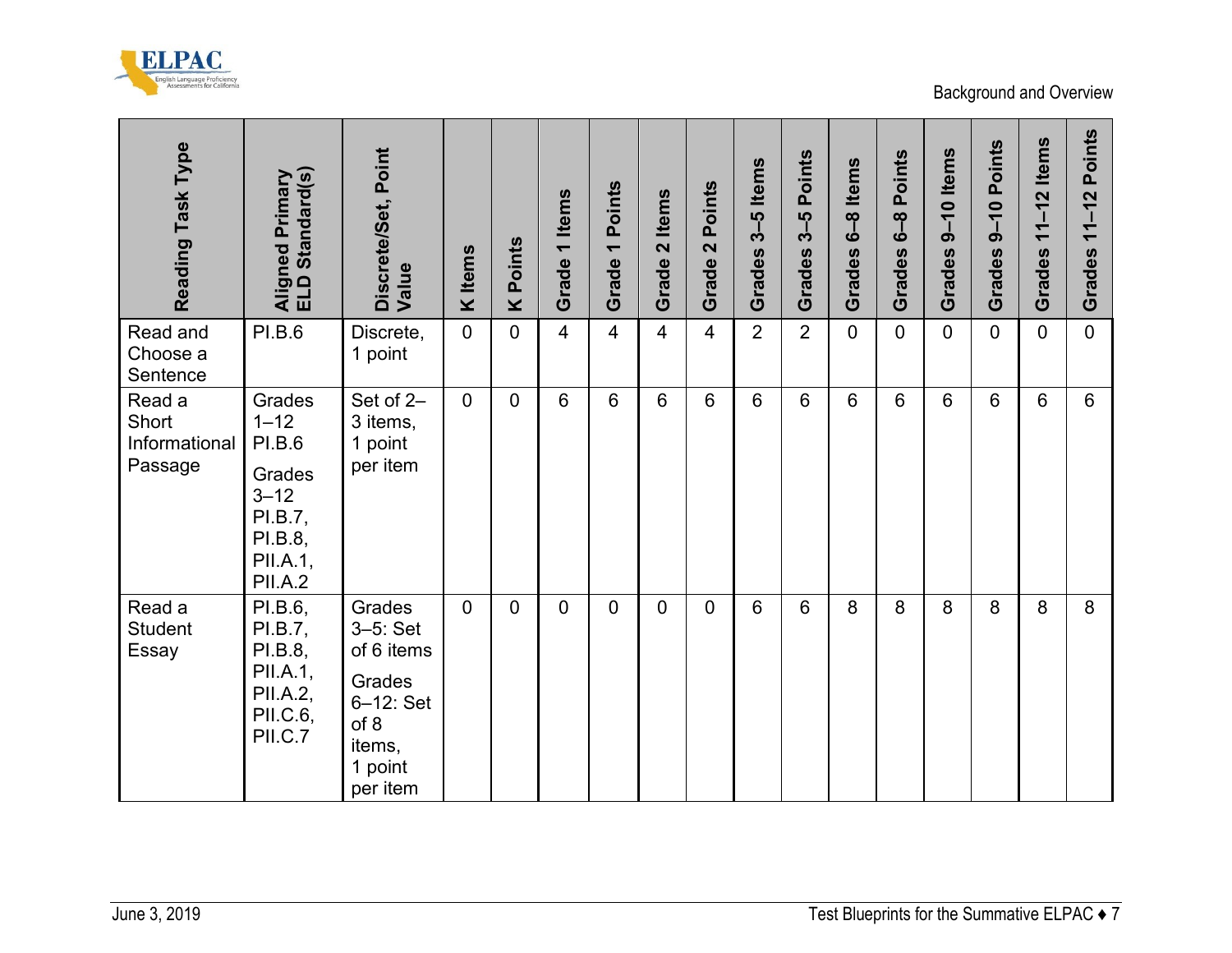

| Reading Task Type                   | Aligned Primary<br>ELD Standard(s)                          | Discrete/Set, Point<br>Value                                                                                 | K Items     | <b>Points</b><br>× | 1 Items<br>Grade <sup>-</sup> | Points<br>$\overline{\phantom{0}}$<br>Grade | 2 Items<br><b>Grade</b> | Points<br>$\overline{\mathbf{C}}$<br>Grade 2 | $3-5$ Items<br>Grades | Points<br>5<br>აქ<br><b>Grades</b> | 6-8 Items<br>Grades | Grades 6-8 Points | $9-10$ Items<br>Grades | 9-10 Points<br>Grades | $11 - 12$ Items<br>Grades | Grades 11-12 Points                                           |
|-------------------------------------|-------------------------------------------------------------|--------------------------------------------------------------------------------------------------------------|-------------|--------------------|-------------------------------|---------------------------------------------|-------------------------|----------------------------------------------|-----------------------|------------------------------------|---------------------|-------------------|------------------------|-----------------------|---------------------------|---------------------------------------------------------------|
| Read a<br>Literary<br>Passage       | PI.B.6,<br>PI.B.7,<br>PI.B.8,<br>PII.A.1,<br><b>PII.A.2</b> | Grades 1,<br>2: Set of<br>3-4 items<br>Grades<br>$3-12$ : Set<br>of 6<br>items,<br>1 point<br>per item       | $\mathbf 0$ | $\overline{0}$     | $\overline{3}$                | $\overline{3}$                              | 8                       | 8                                            | $6\phantom{1}$        | $6\phantom{1}$                     | 6                   | $6\phantom{a}$    | $6\phantom{1}$         | $6\phantom{1}$        | $6\phantom{a}$            | $6\phantom{a}$                                                |
| Read an<br>Informational<br>Passage | PI.B.6,<br>PI.B.7,<br>PI.B.8,<br>PII.A.1,<br><b>PII.A.2</b> | Grades 1,<br>2: Set of<br>3-4 items<br>Grades<br>$3 - 12$ : Set<br>of $5-6$<br>items,<br>1 point<br>per item | $\mathbf 0$ | $\overline{0}$     | 6                             | 6                                           | 8                       | 8                                            | 6                     | 6                                  | 6                   | 6                 | $6\phantom{1}$         | $6\phantom{1}$        | 6                         | $6\phantom{1}$                                                |
| <b>NA</b><br>June 3, 2019           | <b>NA</b>                                                   | <b>Totals</b>                                                                                                | 14          | 17                 | 21                            | 21                                          | 26                      | 26                                           | 26                    | 26                                 | 26                  | 26                | 26                     | 26                    | 26                        | 26<br>Test Blueprints for the Summative ELPAC $\rightarrow 8$ |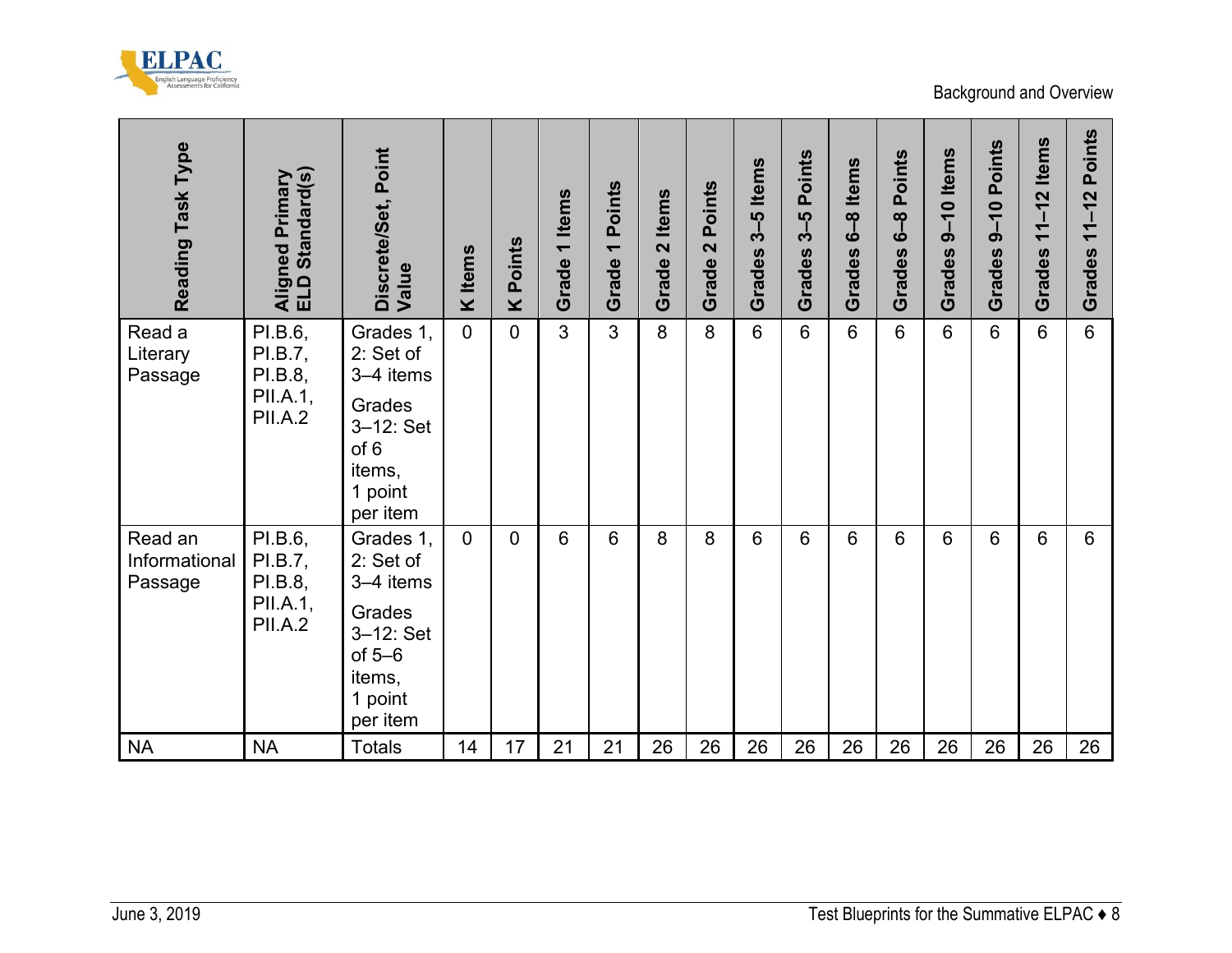

In the Aligned Primary ELD Standard(s) column in [Table 4,](#page-10-1) multiple primary standards are listed for those task types with items that align with different standards. These vary by grade.

In the Aligned Secondary ELD Standard(s) column, secondary standards vary based on the stem types. These secondary standards are used in service of the PI Standards and are implicitly accounted for in the constructed-response rubrics.

<span id="page-10-1"></span><span id="page-10-0"></span>

| ype<br>Task<br><b>p</b><br>Writin                | 白目<br>rimary<br>Standard(s)<br>$\Omega$<br>ਠ<br>Aligne | Secondary<br>Standard(s)<br>Aligned<br>ELD Sta | Point<br>Discrete/Set,<br>Value           | <b>Items</b><br>X | Points<br>× | <b>Items</b><br>$\overline{\phantom{0}}$<br>$\bullet$<br>Ō<br>ιã<br><b>U</b> | Points<br>$\overline{\phantom{0}}$<br>Grade | <b>Items</b><br>$\mathbf{\Omega}$<br>irade<br>$\overline{\mathbf{O}}$ | oints<br>$\overline{\mathbf{a}}$<br>$\mathbf{\Omega}$<br>rade<br>Ō | <b>Items</b><br><b>LO</b><br>က်<br><b>S</b><br>rade<br><b>U</b> | Points<br><u> ທ</u><br>က်<br>rades<br><b>U</b> | <b>Sul</b><br>흳<br>$\infty$<br><b>LO</b><br>des<br><b>E</b><br>Ō | <b>Points</b><br>$\infty$<br>۵Ò<br>rades<br>$\overline{\mathbf{C}}$ | <b>Items</b><br>$\bullet$<br>$\overline{\phantom{0}}$<br>$\boldsymbol{\sigma}$<br>Grades | <b>Points</b><br>$\bullet$<br>$\overline{\phantom{0}}$<br>ග<br>Grades | <b>Items</b><br>$\mathbf{\Omega}$<br>$\overline{\phantom{0}}$<br>$\mathbf{r}$<br>Grades | oints<br>$\mathbf{a}$<br>$\mathbf{\Omega}$<br>$\blacktriangledown$<br>Grades |
|--------------------------------------------------|--------------------------------------------------------|------------------------------------------------|-------------------------------------------|-------------------|-------------|------------------------------------------------------------------------------|---------------------------------------------|-----------------------------------------------------------------------|--------------------------------------------------------------------|-----------------------------------------------------------------|------------------------------------------------|------------------------------------------------------------------|---------------------------------------------------------------------|------------------------------------------------------------------------------------------|-----------------------------------------------------------------------|-----------------------------------------------------------------------------------------|------------------------------------------------------------------------------|
| Label a<br>Picture-<br>Word, with<br>Scaffolding | PI.C.10                                                | <b>NA</b>                                      | Set of 4<br>items,<br>6 points<br>per set | 4                 | 6           | $\Omega$                                                                     | $\overline{0}$                              | 0                                                                     | 0                                                                  | $\overline{0}$                                                  | 0                                              | 0                                                                | 0                                                                   | $\overline{0}$                                                                           | 0                                                                     | $\overline{0}$                                                                          | $\overline{0}$                                                               |

#### **Table 4. Writing: Number of Items and Points by Task Type and Grade**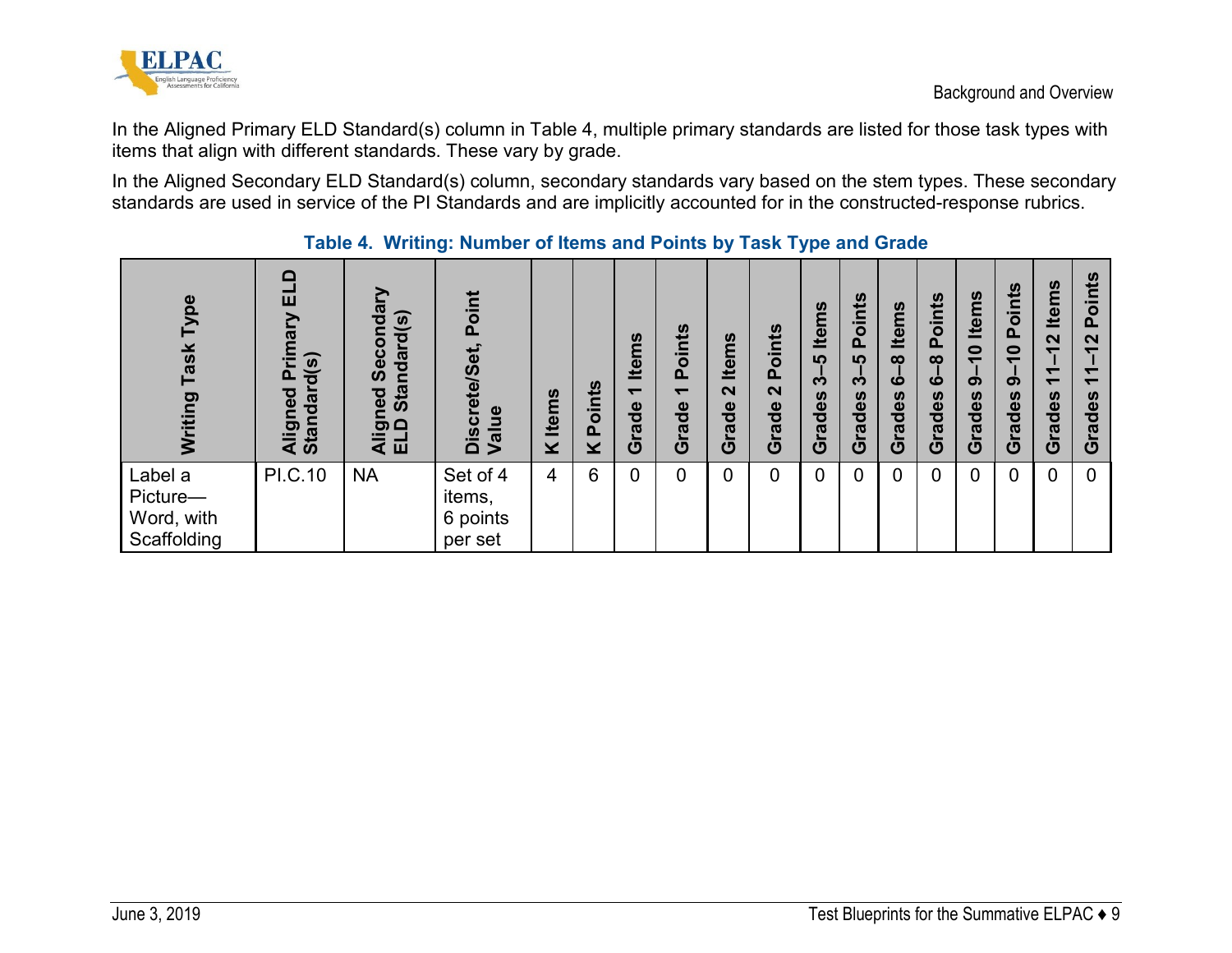

| Writing Task Type                                                 | Aligned Primary ELD<br>Standard(s)                                      | Aligned Secondary<br>ELD Standard(s)                                            | Discrete/Set, Point<br>Value                                                                                                                                   | K Items        | <b>K</b> Points | Grade 1 Items  | Grade 1 Points | Grade 2 Items  | Grade 2 Points | $3-5$ Items<br>Grades | Grades 3-5 Points | Grades 6-8 Items | Grades 6-8 Points | Grades 9-10 Items | Grades 9-10 Points | Grades 11-12 Items | Grades 11-12 Points                                            |
|-------------------------------------------------------------------|-------------------------------------------------------------------------|---------------------------------------------------------------------------------|----------------------------------------------------------------------------------------------------------------------------------------------------------------|----------------|-----------------|----------------|----------------|----------------|----------------|-----------------------|-------------------|------------------|-------------------|-------------------|--------------------|--------------------|----------------------------------------------------------------|
| Write a Story<br>Together with<br>Scaffolding                     | Grades<br>$K-2$<br><b>PI.A.2</b><br>Grades<br>$1 - 2$<br><b>PI.C.10</b> | <b>NA</b>                                                                       | K: Set of<br>4 items,<br>6 points<br>per set<br>Grade 1:<br>Set of 3<br>items,<br>6 points<br>per set<br>Grade 2:<br>Set of 2<br>items,<br>5 points<br>per set | $\overline{4}$ | 6               | $\overline{3}$ | $6\phantom{a}$ | $\overline{2}$ | 5              | $\overline{0}$        | $\overline{0}$    | $\overline{0}$   | $\overline{0}$    | $\Omega$          | $\overline{0}$     | $\overline{0}$     | $\overline{0}$                                                 |
| Write an<br>Informational<br><b>Text Together</b><br>June 3, 2019 | PI.A.2,<br><b>PI.C.10</b>                                               | PI.C.12,<br>PII.A.1,<br>PII.A.2,<br>PII.B.3,<br>PII.B.4,<br>PII.B.5,<br>PII.C.6 | Set of 2<br>items,<br>5 points<br>per set                                                                                                                      | $\overline{0}$ | $\overline{0}$  | $\overline{2}$ | 5              | $\overline{2}$ | 5              | $\overline{0}$        | $\mathbf 0$       | $\overline{0}$   | $\mathbf 0$       | $\mathbf 0$       | $\overline{0}$     | $\overline{0}$     | $\overline{0}$<br>Test Blueprints for the Summative ELPAC ♦ 10 |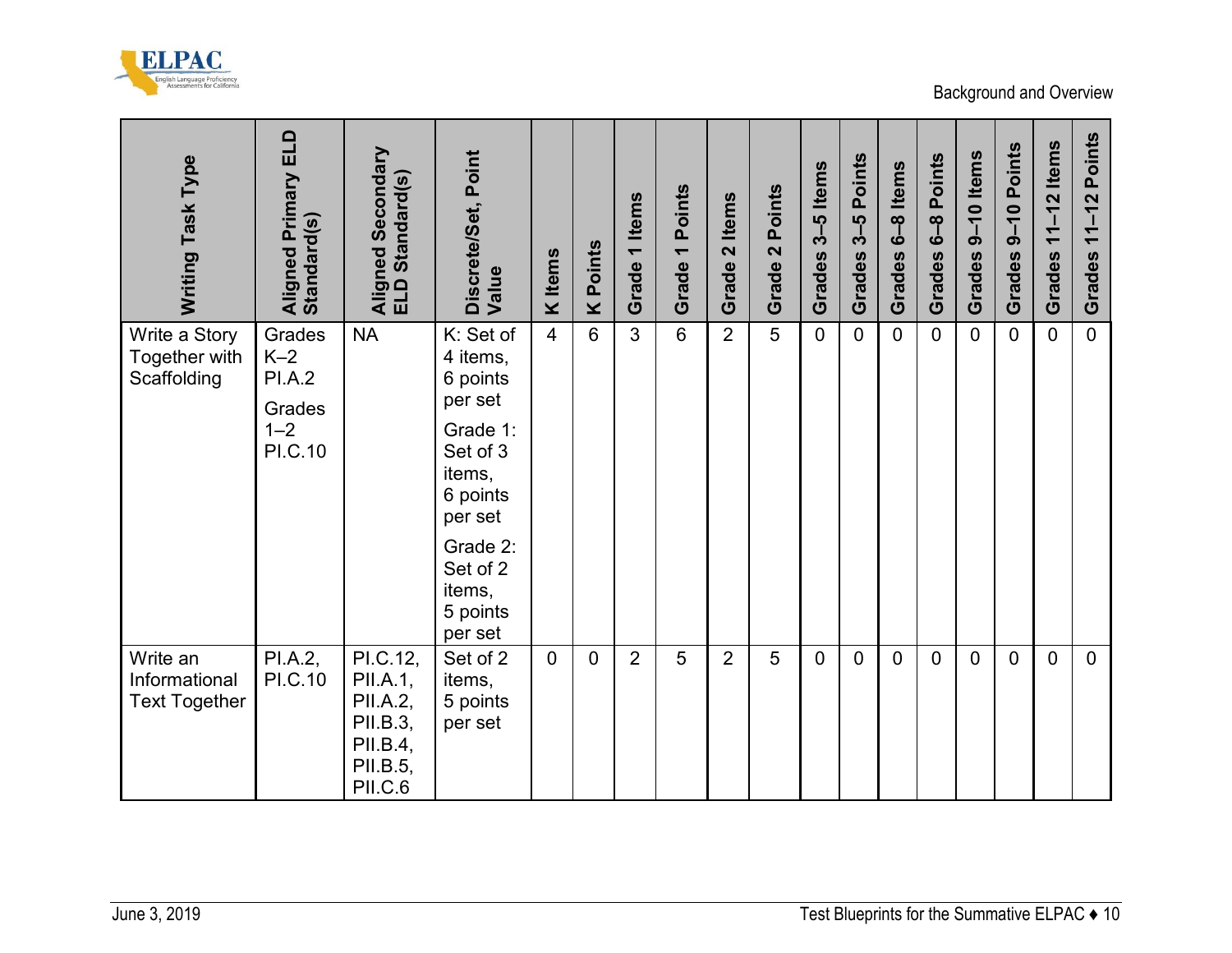

| Writing Task Type                                  | Aligned Primary ELD<br>Standard(s)                                       | Aligned Secondary<br>ELD Standard(s)        | Discrete/Set, Point<br>Value                                                                                     | <b>K</b> Items | <b>K</b> Points | Grade 1 Items | Grade 1 Points | Grade 2 Items | Grade 2 Points | Grades 3-5 Items | Grades 3-5 Points | Grades 6-8 Items | Grades 6-8 Points | Grades 9-10 Items | Grades 9-10 Points | Grades 11-12 Items | Grades 11-12 Points |
|----------------------------------------------------|--------------------------------------------------------------------------|---------------------------------------------|------------------------------------------------------------------------------------------------------------------|----------------|-----------------|---------------|----------------|---------------|----------------|------------------|-------------------|------------------|-------------------|-------------------|--------------------|--------------------|---------------------|
| Describe a<br>Picture<br>(Writing with<br>Reading) | Grades<br>$1 - 2$<br>PI.C.10<br>Grades<br>$3 - 12$<br>PI.A.2,<br>PII.C.7 | PII.B.3,<br>PII.B.4,<br>PII.B.5,<br>PII.C.6 | Grades<br>$1 - 2:$<br>Discrete,<br>3 points<br>Grades<br>$3 - 12$ :<br>Set of 2<br>items,<br>4 points<br>per set | $\overline{0}$ | $\mathbf 0$     | $\mathbf{1}$  | $\overline{3}$ | $\mathbf{1}$  | $\mathbf{3}$   | $\overline{2}$   | $\overline{4}$    | $\overline{2}$   | $\overline{4}$    | $\overline{2}$    | $\overline{4}$     | $\overline{2}$     | $\overline{4}$      |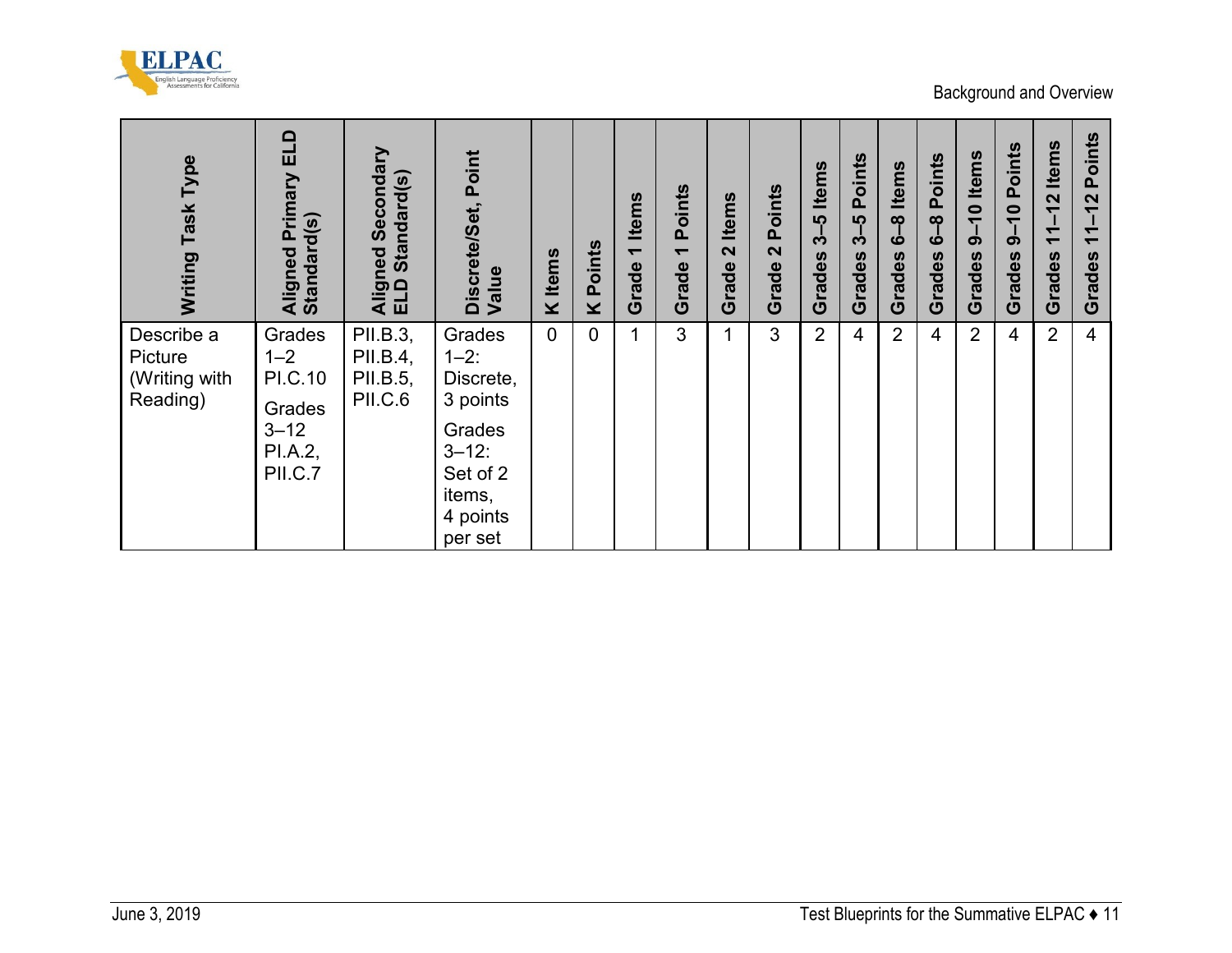

| Grades<br>$1 - 2$<br><b>PI.C.10</b>                                        | Grade 1:                                    |                |                | Grade          | Grade <sup>-</sup> | Grade 2 Items  | Grade 2        | Grades         | Grades         | Grades 6-8 Items | Grades 6-8 Points | Grades 9-10 Items | Grades 9-10 Points | Grades 11-12 Items | Grades 11-12 Points |
|----------------------------------------------------------------------------|---------------------------------------------|----------------|----------------|----------------|--------------------|----------------|----------------|----------------|----------------|------------------|-------------------|-------------------|--------------------|--------------------|---------------------|
|                                                                            | Discrete,<br>3 points                       | $\overline{0}$ | $\Omega$       | $\mathbf{1}$   | $\overline{3}$     | $\mathbf{1}$   | $\overline{4}$ | $\mathbf{1}$   | $\overline{4}$ | $\mathbf{1}$     | $\overline{4}$    | $\overline{1}$    | $\overline{4}$     | $\mathbf{1}$       | $\overline{4}$      |
| Grades<br>$1 - 12$<br>PII.B.3,<br>PII.B.4,<br>PII.B.5,<br>PII.C.6          | Grades<br>$2 - 12$<br>Discrete,<br>4 points |                |                |                |                    |                |                |                |                |                  |                   |                   |                    |                    |                     |
| PI.B.6,<br>PI.C.12,<br>PII.B.3,<br>PII.B.4,<br>PII.B.5,<br>PII.C.6,        | Set of 2<br>items,<br>5 points<br>per set   | $\overline{0}$ | $\mathbf 0$    | $\mathbf 0$    | $\overline{0}$     | $\overline{0}$ | $\overline{0}$ | $\overline{2}$ | 5              | $\overline{2}$   | 5                 | $\overline{2}$    | 5                  | $\overline{2}$     | 5                   |
| PI.C.12,<br>PII.A.1,<br>PII.B.3,<br>PII.B.4,<br>PII.B.5,<br><b>PII.C.6</b> | Discrete,<br>4 points                       | $\overline{0}$ | $\overline{0}$ | $\overline{0}$ | $\overline{0}$     | $\overline{0}$ | $\overline{0}$ | $\mathbf{1}$   | $\overline{4}$ | $\mathbf{1}$     | $\overline{4}$    | $\mathbf{1}$      | 4                  | $\mathbf{1}$       | $\overline{4}$      |
|                                                                            | PII.C.7                                     |                |                |                |                    |                |                |                |                |                  |                   |                   |                    |                    |                     |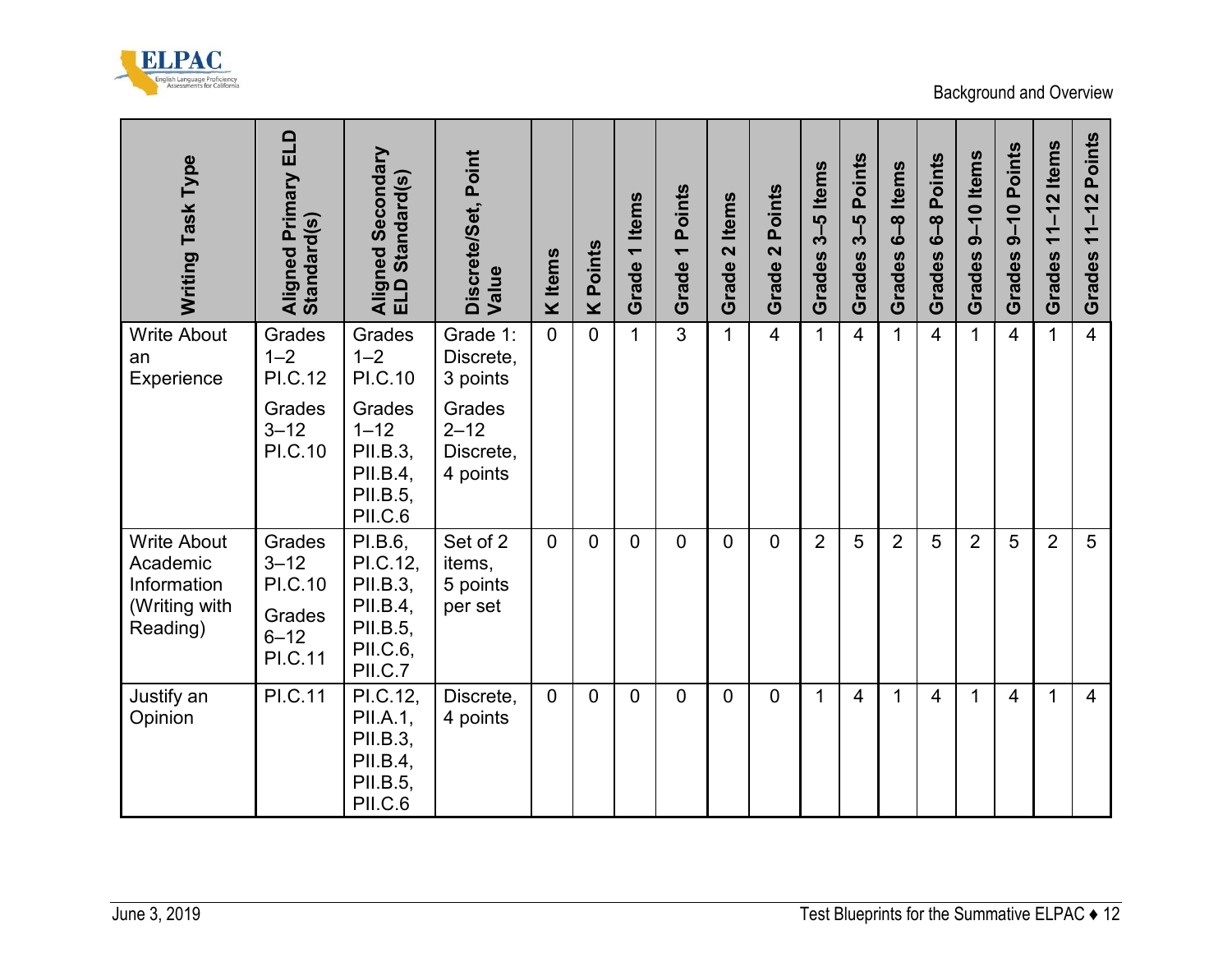

| Writing Task Type | Aligned Primary ELD<br>Standard(s) | Aligned Secondary<br>ELD Standard(s) | Discrete/Set, Point<br>Value | K Items | <b>K</b> Points | Grade 1 Items  | Grade 1 Points | Grade 2 Items | Grade 2 Points | Grades 3-5 Items | Grades 3-5 Points | Grades 6-8 Items | Grades 6-8 Points | Grades 9-10 Items | Grades 9-10 Points | Grades 11-12 Items | Grades 11-12 Points                          |
|-------------------|------------------------------------|--------------------------------------|------------------------------|---------|-----------------|----------------|----------------|---------------|----------------|------------------|-------------------|------------------|-------------------|-------------------|--------------------|--------------------|----------------------------------------------|
| <b>NA</b>         | <b>NA</b>                          | <b>NA</b>                            | <b>Totals</b>                | $\bf 8$ | 12              | $\overline{7}$ | 17             | $\,6\,$       | 17             | $\,6\,$          | 17                | $\,6\,$          | 17                | $\,6\,$           | 17                 | $\,6\,$            | 17                                           |
|                   |                                    |                                      |                              |         |                 |                |                |               |                |                  |                   |                  |                   |                   |                    |                    |                                              |
|                   |                                    |                                      |                              |         |                 |                |                |               |                |                  |                   |                  |                   |                   |                    |                    |                                              |
| June 3, 2019      |                                    |                                      |                              |         |                 |                |                |               |                |                  |                   |                  |                   |                   |                    |                    | Test Blueprints for the Summative ELPAC ♦ 13 |